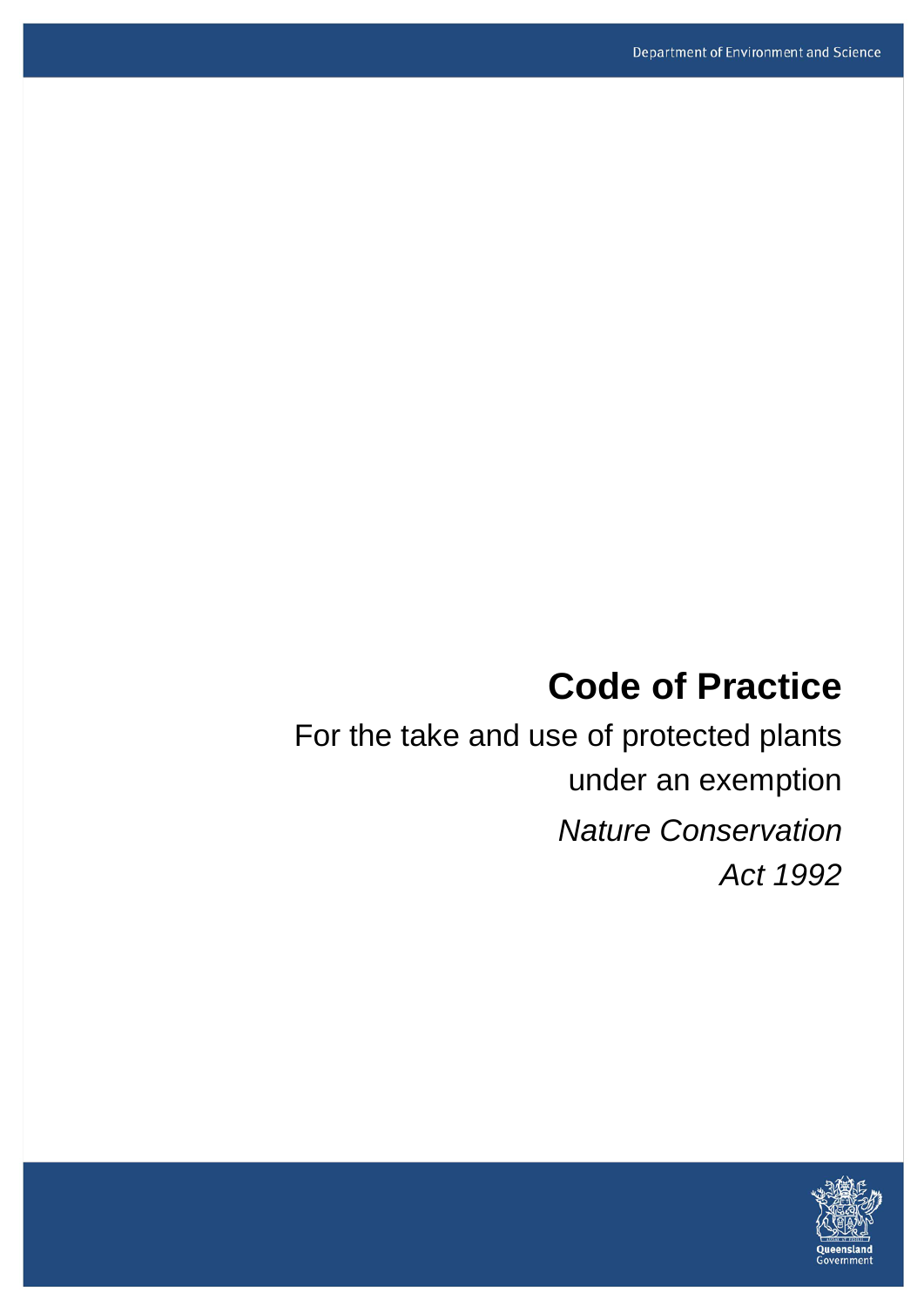Prepared by: Department of Environment and Science

#### © State of Queensland, 2020.

The Queensland Government supports and encourages the dissemination and exchange of its information. The copyright in this publication is licensed under a Creative Commons Attribution 3.0 Australia (CC BY) licence.



Under this licence you are free, without having to seek our permission, to use this publication in accordance with the licence terms.

You must keep intact the copyright notice and attribute the State of Queensland as the source of the publication. For more information on this licence, visit <http://creativecommons.org/licenses/by/3.0/au/deed.en>

#### **Human Rights compatibility**

The Department of Environment and Science is committed to respecting, protecting and promoting human rights. Under the *[Human Rights Act 2019](https://www.legislation.qld.gov.au/view/html/inforce/current/act-2019-005)*, the department has an obligation to act and make decisions in a way that is compatible with human rights and, when making a decision, to give proper consideration to human rights. When acting or making a decision under this code of practice, officers must comply with that obligation (refer t[o Comply with Human Rights Act\)](https://www.forgov.qld.gov.au/humanrights).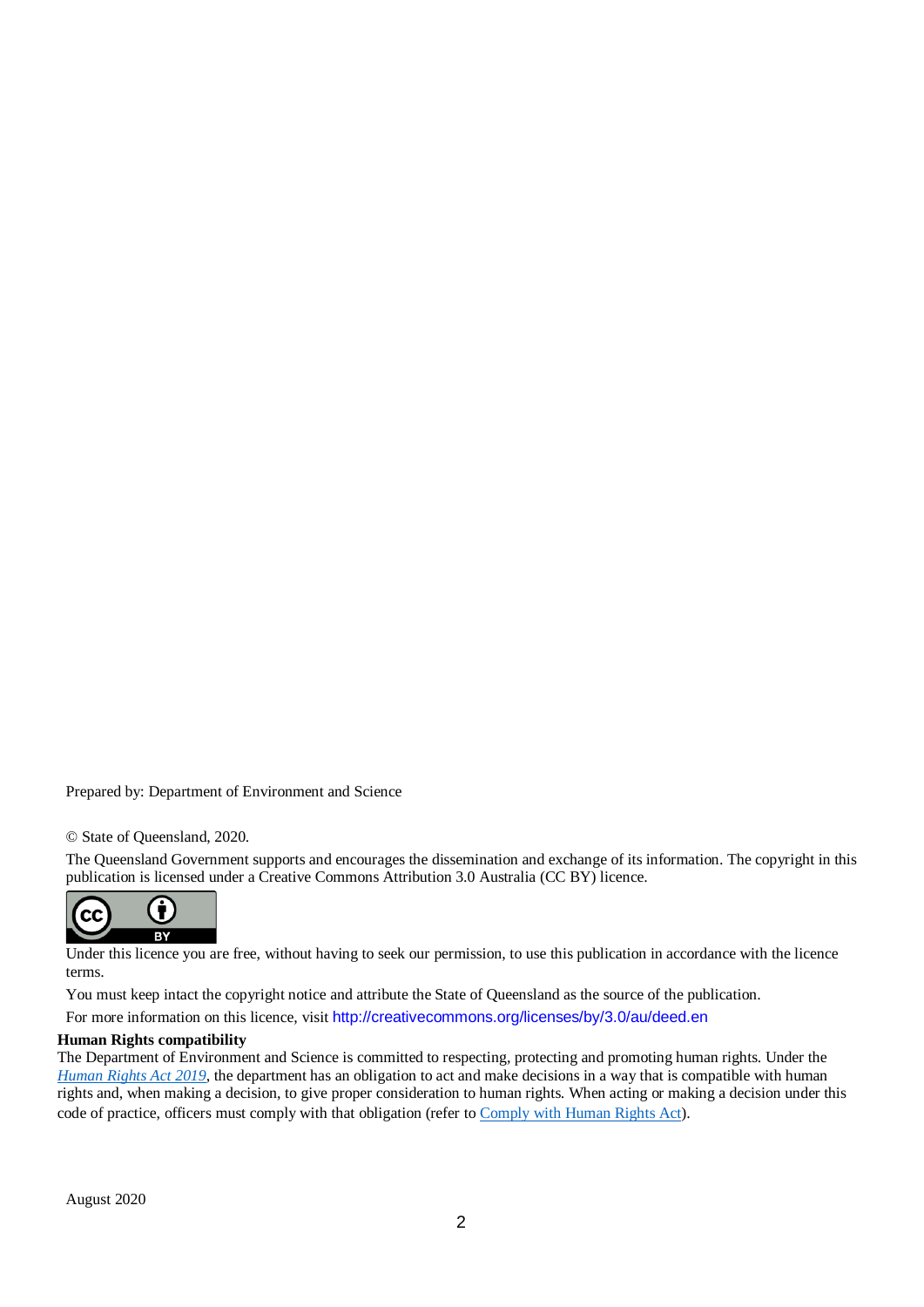# **Table of contents**

### **Contents**

| 1. |                                                                                                                      |
|----|----------------------------------------------------------------------------------------------------------------------|
| 2. | Operational requirements that apply to the harvest of a protected plant under Chapter 3, Part 3 of the Plants        |
| 3. | Operational requirements that apply to the clearing or harvesting of a protected plant under Chapter 3, Part 3 of    |
| 4. | Administrative requirements for the clearing of a protected plant under Chapter 3, Part 3 of the Plants Regulation   |
| 5. | Administrative requirements for the harvest of a protected plant under Chapter 3, Part 3 of the Plants Regulation    |
| 6. | Administrative requirements for taking or using a protected plant for trade under Chapter 3, Part 2 or Part 3 of the |
| 7. |                                                                                                                      |
| 8. |                                                                                                                      |
| 9. |                                                                                                                      |
|    |                                                                                                                      |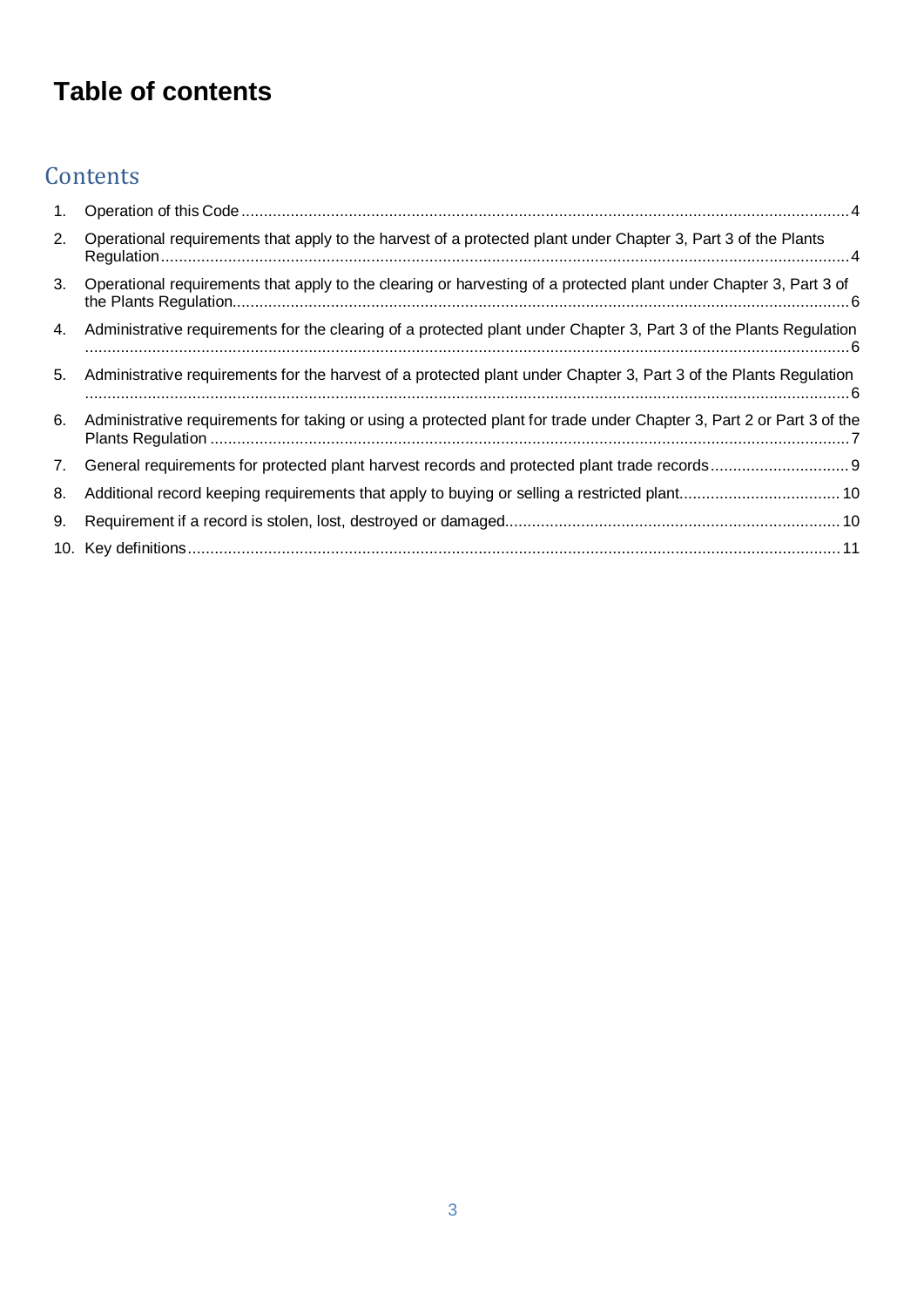### <span id="page-3-0"></span>**1. Operation of this Code**

1.1 This Code of Practice for the take or use of a protected plant under an exemption ('the Code') is approved under section 174A of the *Nature Conservation Act 1992* ('the Act').

1.2 The Code should be read in conjunction with the Nature Conservation (Plants) Regulation 2020 ('Plants Regulation') (relevant sections as stated).

1.3 The Code applies to the following activities under the Plants Regulation:

a) take of a protected plant under Chapter 3, Part 3 of the Plants Regulation

b) use of a protected plant under Chapter 3, Parts 2 or 3 of the Plants Regulation.

1.4 The purpose of the Code is to state the things a person must do when taking or using protected plants under exemptions specified in section 1.3 of the Code. These include:

a) Operational requirements that apply to the take of protected plants

b) Administrative requirements that apply to the clearing of protected plants

c) Administrative requirements that apply to the harvest and use (trade and movement) of protected plants, including:

i) Record keeping requirements

ii) Labelling requirements

iii) Tagging requirements

1.5 All requirements in the Code apply to a person acting under an exemption specified in section 1.3 of the Code unless stated otherwise.

### <span id="page-3-1"></span>**2. Operational requirements that apply to the harvest of a protected plant under Chapter 3, Part 3 of the Plants Regulation**

2.1 A person harvesting a protected plant under Chapter 3, Part 3 of the Plants Regulation must do all of the following:

a) Only interfere with or damage understorey plants to access and/or remove the plant and only to the minimum extent necessary to take the plant.

b) Clean tools to be used for harvesting the plant with detergent and water or disinfecting agent prior to commencing collection on a property.

c) Remove soil from boots and shoes and remove propagules from clothing before leaving a property on which a plant was to be taken.

d) Inspect vehicles and remove any plant propagules and soil from tyre tread prior to leaving a property on which a plant was to be taken.

e) Comply with any harvest period notice declared and in effect for the plant.

g) Ensure the harvesting of the plant part does not result in the death of the plant from which the part is taken, unless sections 2.1, 2.2 and 2.3 of the Code are satisfied.

f) Ensure enough of the plant remains to allow for reproduction of the plant and provide habitat or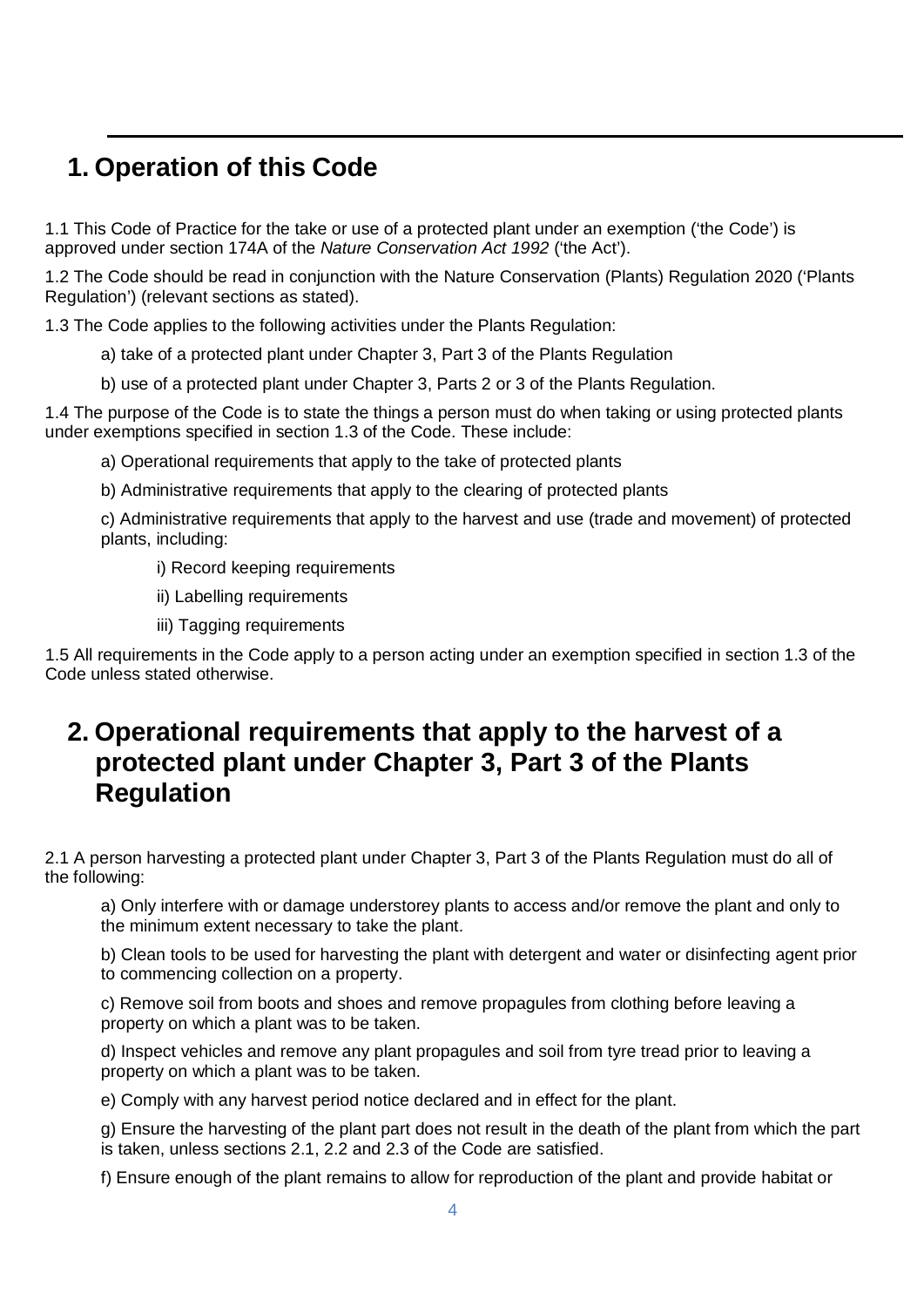food for other wildlife.

2.2 A person harvesting a plant part from a restricted plant under Chapter 3, Part 3 of the Plants Regulation must do all of the following:

a) When collecting seeds, fruit or other propagating material, collect no more than 20% of the seeds, fruit or propagating material from any one plant in any 12-month period.

b) Remove no more than 20% of the flowers, fronds, foliage or other parts from any one plant in any 12-month period.

c) For plants that reproduce by spores and rhizomes, harvest no more than 20% of the plant stems from each plant.

d) Only harvest bark from dead or fallen trees, or harvest dead bark only from live trees with a minimum trunk diameter of 15cm at breast height.

- e) When taking cycad parts
	- i) seed must be ripe and shed from the plant or be on the point of being shed
	- ii) remove material more or less evenly from each crown in a plant
	- iii) if the plant is of the genus Bowenia
		- a) do not harvest from a plant with less than three fronds
		- b) at least two fronds must remain on a plant after harvesting
		- c) no frond is to be harvested from a plant bearing female cones.
- f) When taking grasstree parts
	- i) spikes must be cut only after seeds have been shed
	- ii) do not harvest the central growing core of grasstree leaves
	- iii) remove material more or less evenly from the circumference of the plant.
- g) When taking sandalwood parts
	- i) only remove foliage, twigs or propagative material
	- ii) do not harvest the main stem/s.

2.3 A person harvesting a plant part from a restricted plant under section 40 of the Plants Regulation must do all of the following:

- a) When collecting plant parts, other than propagative material and bark, a person must not take
	- i) more than 40 plant parts or cuttings of the species in a month;
	- ii) more than 200 plant parts or cuttings of the species in any 12-month period.
- b) When collecting seed, a person must not take
	- i) if the seed of the species is larger than 1cm in any dimension
		- a) more than 20 seeds of the species in a month;
		- b) more than 100 seeds of the species in any 12-month period;
	- ii) if the seed of the species is larger than 2mm but not larger than 1cm in any dimension
		- a) more than 50 seeds of the species in a month;
		- b) more than 250 seeds of the species in any 12-month period;
	- iii) if the seed of the species is not larger than 2mm in any dimension
		- a) more than 10g of seed of the species in a month;
		- b) more than 100g of seed of the species in any 12-month period.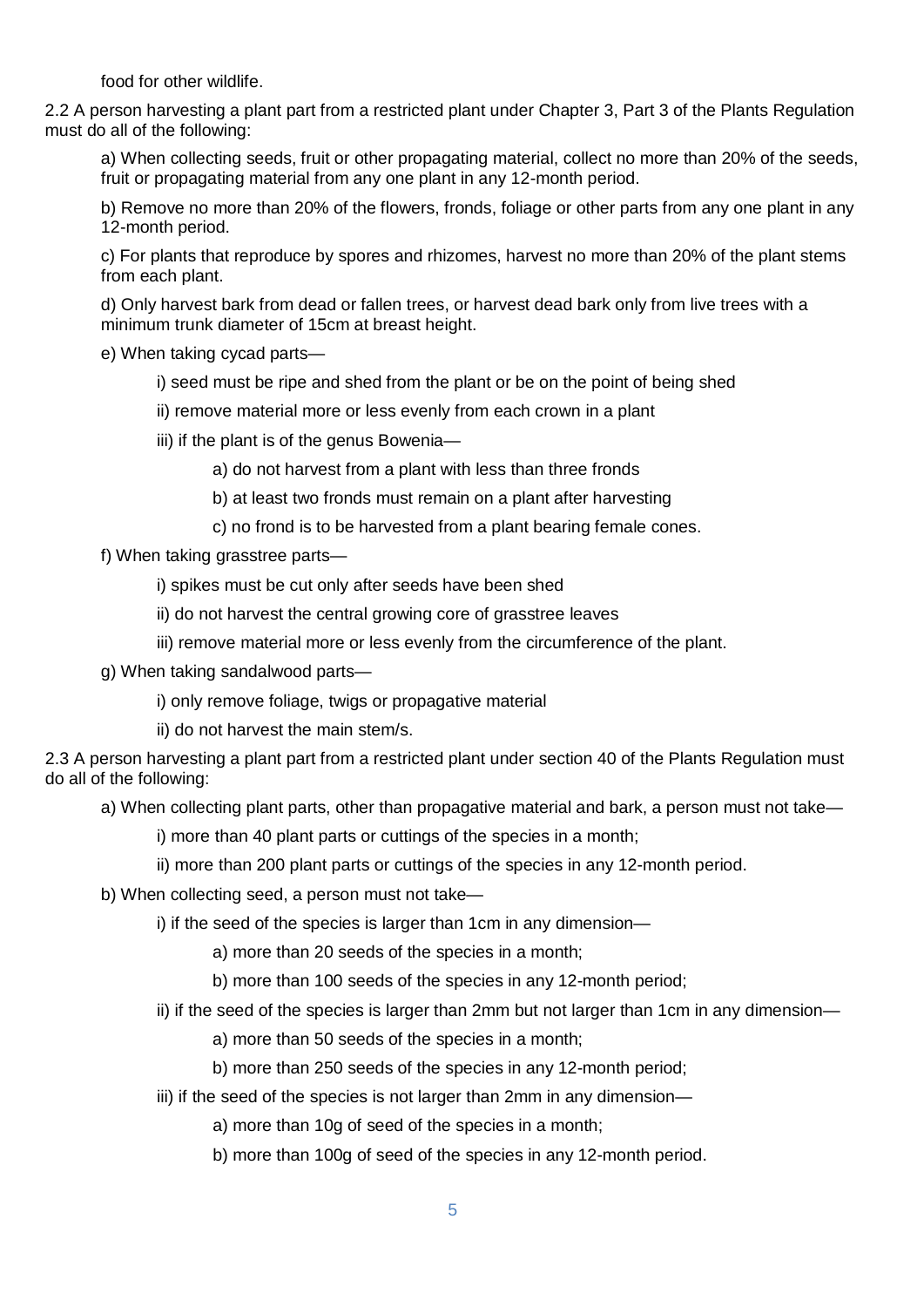### <span id="page-5-0"></span>**3. Operational requirements that apply to the clearing or harvesting of a protected plant under Chapter 3, Part 3 of the Plants Regulation**

3.1 A person taking a protected plant by harvest or clearing under Chapter 3, Part 3 of the Plants Regulation must do both of the following:

a) only disturb the soil to the extent necessary to remove the plant.

b) only take protected plants from an area other than a monitoring plot established under a protected plant harvesting licence.

### <span id="page-5-1"></span>**4. Administrative requirements for the clearing of a protected plant under Chapter 3, Part 3 of the Plants Regulation**

4.1 A person who takes a protected plant by clearing within a high risk area under section 48 of the Plants Regulation must give the chief executive the flora survey for the high risk area

a) at least 1 week before commencing clearing and

b) no later than 12 months after the flora survey undertaken for the report was completed.

4.2 A person clearing a protected plant in an area other than a high risk area under sections 46 or 47 of the Plants Regulation must keep a copy of the flora survey trigger map obtained or received for the exemption for five years from the day clearing under the exemption starts.

Note: A copy of the flora survey trigger map received or obtained for the purposes of clearing outside of a high risk area under section 261Z of the repealed Nature Conservation (Wildlife Management) Regulation 2006, is taken to be valid under this code for five years from the day clearing under the exemption starts.

### <span id="page-5-2"></span>**5. Administrative requirements for the harvest of a protected plant under Chapter 3, Part 3 of the Plants Regulation**

### Protected plant harvest record requirements

5.1 A person harvesting a protected plant under Chapter 3, Part 3 of the Plants Regulation to use the plant for trade must keep a protected plant harvest record for the plant.

5.2 if Section 5.2 of the Code does not apply, a protected plant harvest record required to be kept under section 5.1 of the Code must include the following particulars for each species of plant:

a) If a conservation plan states the information that must be included in the record— the stated information.

b) The scientific name and common name (if any) of the plant taken.

c) The exemption section under which the plant was taken.

d) The date and approximate time when the plant was taken.

e) The location of harvest (i.e. the title reference for the land from which each plant was taken and other details that may prove the lawful origin of the plant).

f) The total number of whole plants or, for plant parts, the number of cuttings or, where relevant, the volume/weight of plant parts taken from the land.

g) The name of the person who took the plant and, if a vehicle was used, its registration number.

h) If the plant was taken by or for a business (including by a contractor for a business)—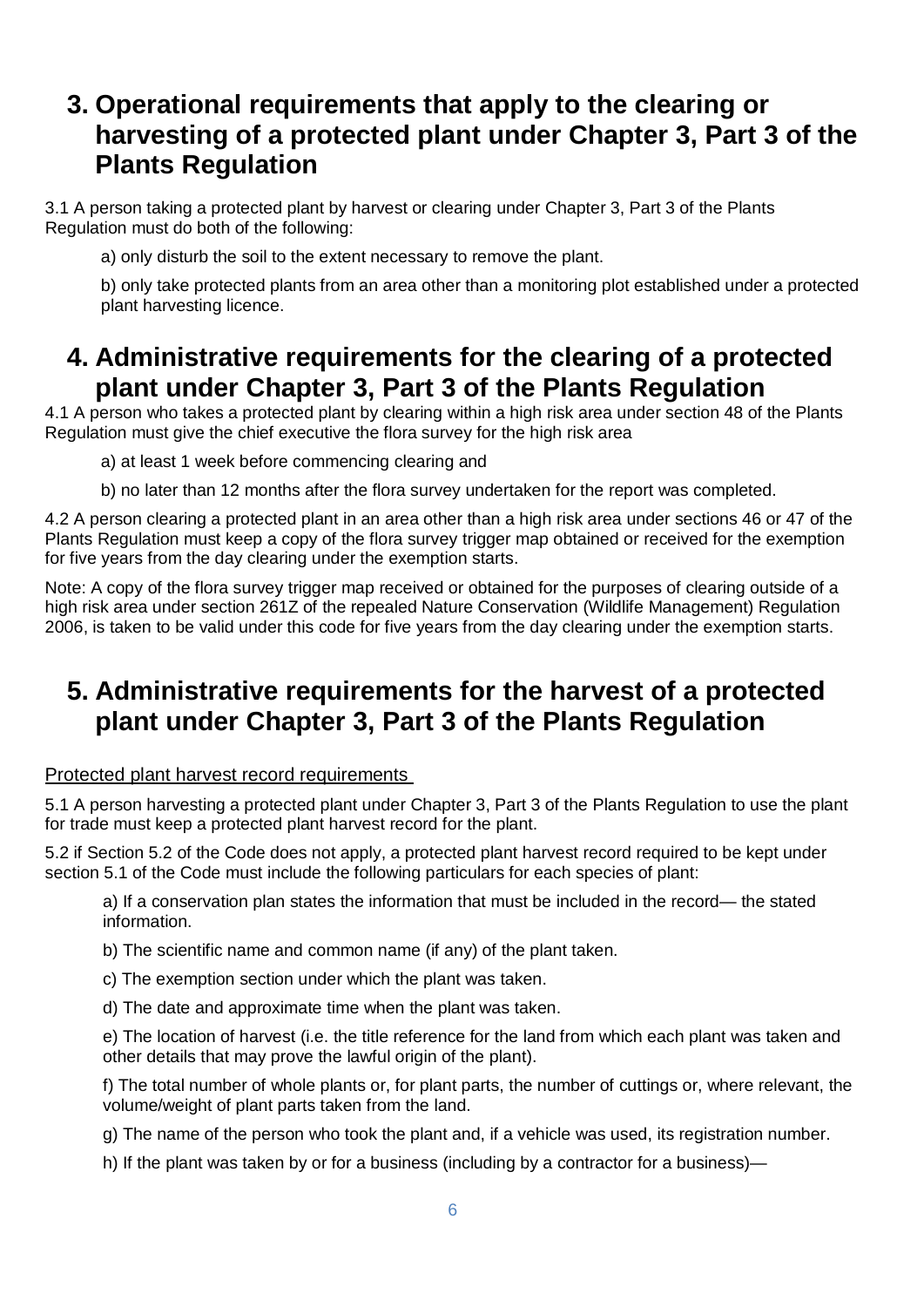i) the name of the business

ii) the name of the person, contractor or entity operating on behalf of the business.

i) For a whole plant that may be used for trade—the identification code of the official tag attached to the plant.

### Protected plant harvest label requirements

5.3 A person who harvests a whole restricted plant under Chapter 3, Part 3 of the Plants Regulation must, at the time of harvest, attach a protected plant harvest label in either of the following ways

a) Attach the label to either:

i) if it is a whole plant—the whole plant; or

ii) if it is one or more plant parts—a bundle or container containing the plant part; or

b) If it is impractical or would be unreasonable to attach a protected plant harvest label to a whole restricted plant under section 5.4(a) of the Code given the plant's nature or condition, attach the label as close as is reasonably practicable to the protected plant.

5.4 A protected plant harvest label required to be attached under section 5.4 of the Code must include the following particulars:

a) The scientific name and common name (if any) of the plant.

b) The date and approximate time when the plant was taken.

c) If the protected plant harvest label is for a container or package containing plants, the number of plants in the container or package.

d) The location of harvest (i.e. the title reference for the land from which each plant was taken and other details that may prove the lawful origin of the plant).

e) The exemption section number in the Plants Regulation, under which the plant was harvested.

- f) The name/s of the harvester/s.
- g) The business name if harvested by or on behalf of a business or contractor.

### <span id="page-6-0"></span>**6. Administrative requirements for taking or using a protected plant for trade under Chapter 3, Part 2 or Part 3 of the Plants Regulation**

### Protected plant trade record requirements

6.1 If a person does either of the following, they must keep a protected plant trade record:

a) harvests a restricted plant under Chapter 3, Part 3 of the Plants Regulation that is to be used for trade

b) uses a restricted plant under Chapter 3, Part 2 or 3 of the Plants Regulation for trade.

6.2 A protected plant trade record required to be kept under section 6.1 of the Code must include the following particulars for each species of plant:

a) If a conservation plan states the information that must be included in the record—the stated information.

b) The scientific name and common name (if any) of the plant.

- c) For a plant moved (where there is no change of ownership or trade)—all of the following:
	- i) the street address of the place where the plant was moved from
	- ii) the street address of the place where the plant was moved to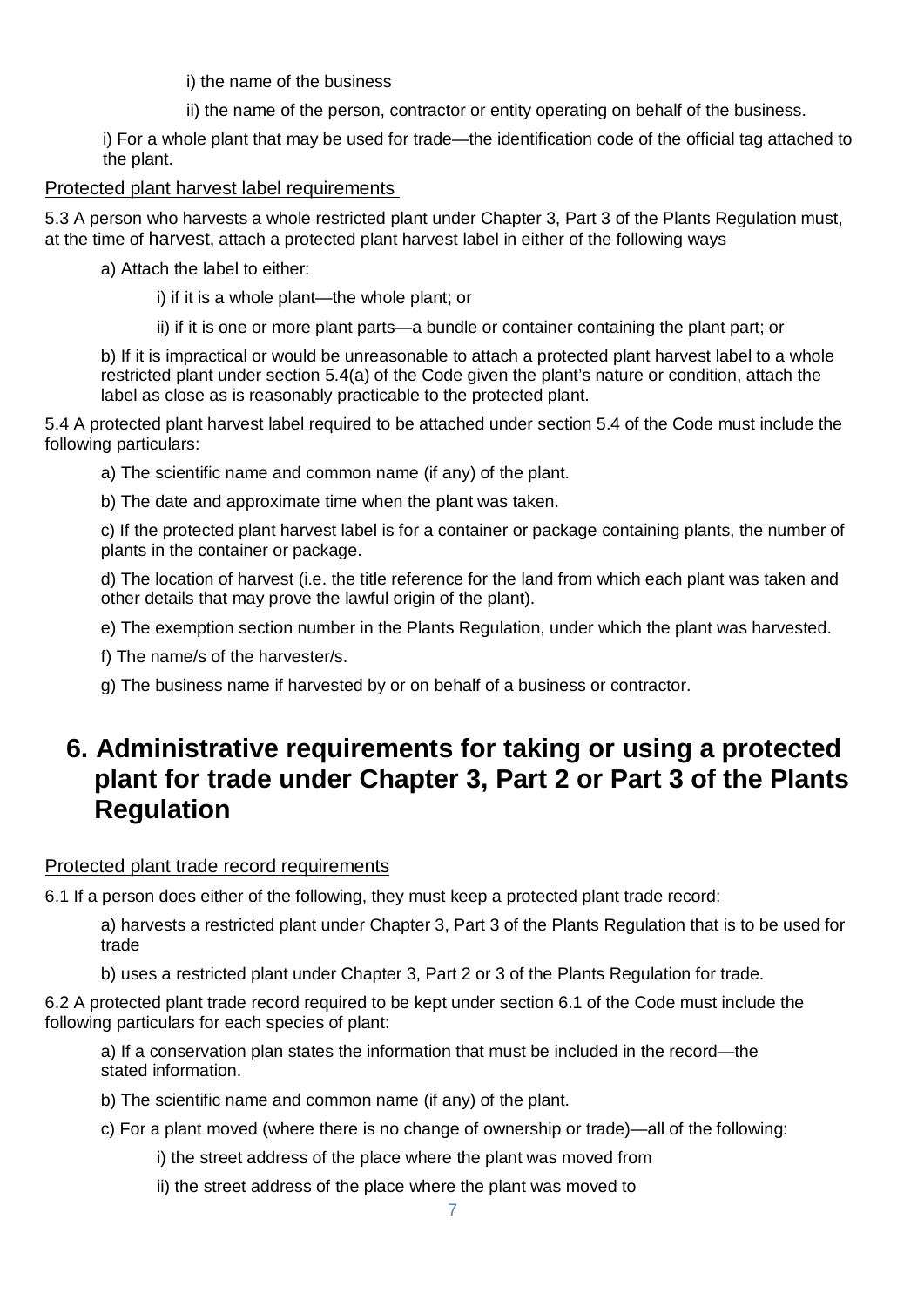iii) the total number of plants being moved

iv) the identification code of the official tag attached to each plant moved and the date of movement of the plant.

d) For each transaction by which a plant was sold or given away—all of the following:

i) the identification code of the official tag attached to each plant

ii) the date of the transaction

iii) the full name and address of the person who sells or gives away the plant

iv) the full name and address of the person who buys or receives the plant

v) the total number of plants sold or given away under the transaction.

e) For plants propagated, from wild harvested plants or plant parts—all of the following:

i) the total number of plants produced by the propagation or cultivation

ii) the identification code of the official tag attached to each plant

iii) if a plant taken or otherwise obtained under a protected plant trade exemption dies or is lost or stolen:

A) the date the plant was reasonably believed to have died or been lost or stolen

B) the total number of plants that died or were lost or stolen

C) if an official tag was attached to, or accompanied the plant—the identification code for the tag.

#### Protected plant trade label requirements

6.3 A person must, before a restricted plant other than the trunk, a log or timber of sandalwood), is used for trade under Chapter 3, Part 2 or 3 attach a protected plant trade label in either of the following ways:

a) Attach the label to either:

i) if it is a whole plant—the whole plant; or

ii) if it is one or more plant parts—a bundle or container containing the plant part; or

b) If it is impractical or would be unreasonable to attach a protected plant trade label to a whole restricted plant under section 6.3(a) of the Code given the plant's nature or condition, attach the label as close as is reasonably practicable to the protected plant.

6.4 A protected plant trade label required to be kept under section 6.3 of the Code must include the following particulars:

a) The scientific name and common name (if any) of the plant taken or otherwise obtained.

b) The origin or source of the plants (e.g. lawfully taken from the wild, propagated, cultivated or imported from another state or territory).

c) For wild harvested plants, the exemption section or plant authority ID under which the plant was harvested.

#### Additional labelling requirement for using a restricted plant for trade outside of Queensland

6.5 Before using a restricted plant for trade by moving the plant to a place outside the State or by selling, exchanging or giving away the plant to another person outside the State for benefit, gain or reward, a person must –

a) mark or label a container containing the plant as follows:

i) if the container only contains restricted plants taken under a protected plant licence or an exemption under Chapter 3, Part 3 -'This product has been taken under a *Nature Conservation Act 1992* (Queensland) licence, permit or exemption.';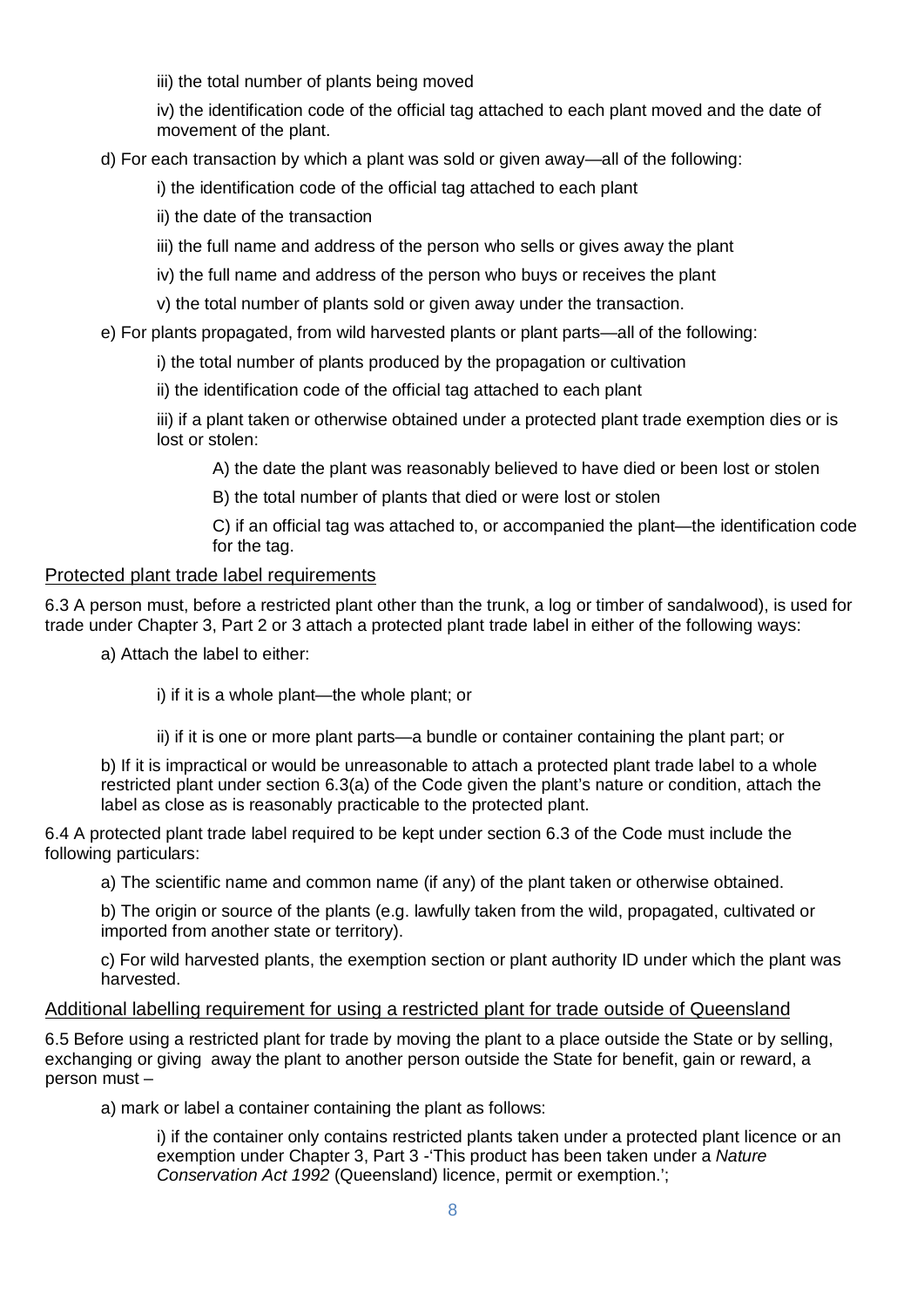ii) otherwise:

A) 'Some of this product has been taken under a *Nature Conservation Act 1992* (Queensland) licence, permit or exemption.'; and

B) 'The remaining plants have been obtained from propagation or cultivation or lawfully taken in the wild in another State.'.

#### Tagging requirements

6.6 A person who takes a whole restricted plant under Chapter 3, Part 3 of the Plants Regulation, other than the trunk, a log or timber of sandalwood, and uses it for trade must:

a) attach an official tag supplied under section 165 of the Plants Regulation to the plant—

i) if the holder or person does not have an official tag supplied under that section for the plant before it is taken—

A) as soon as practicable after the plant is moved from the place where it is taken; and

B) before the plant is otherwise used for trade; or

ii) otherwise before it is moved from the place where it is taken.

### <span id="page-8-0"></span>**7. General requirements for protected plant harvest records and protected plant trade records**

7.1 A person who is required to keep a protected plant harvest record under section 5.1 of the Code or a protected plant trade record under section 6.1 of the Code must do all of the following–

- a) ensure that information included in the records is
	- i) complete and accurate; and
	- ii) legible; and
	- iii) for a record that is not kept in an electronic record system—in ink.
- b) keep the record in a written or electronic record system
- c) keep the record in a way that the record is available on request by a conservation officer

d) If the record is kept in an electronic record system (the primary system) and the primary system is not working on the day that particular information must be included in the record—

i) the information must be recorded in a written record system or another electronic record system; and

ii) the written record system or other electronic record system is taken to be a part of the primary system.

e) keep the record or a copy of the record in a secure way at—

i) for an individual—the person's place of residence; or

ii) for a recreational plant society—the society's office or other usual place for keeping the society's records; or

iii) for a corporation keeping a record about a restricted plant taken or otherwise obtained or used under section 21 of the Plants Regulation—

A) the premises at which the activity occurred; or

B) if the premises is not a place open for business—an office of the corporation that is in the State; or

iv) for another corporation—an office of the corporation that is in the State.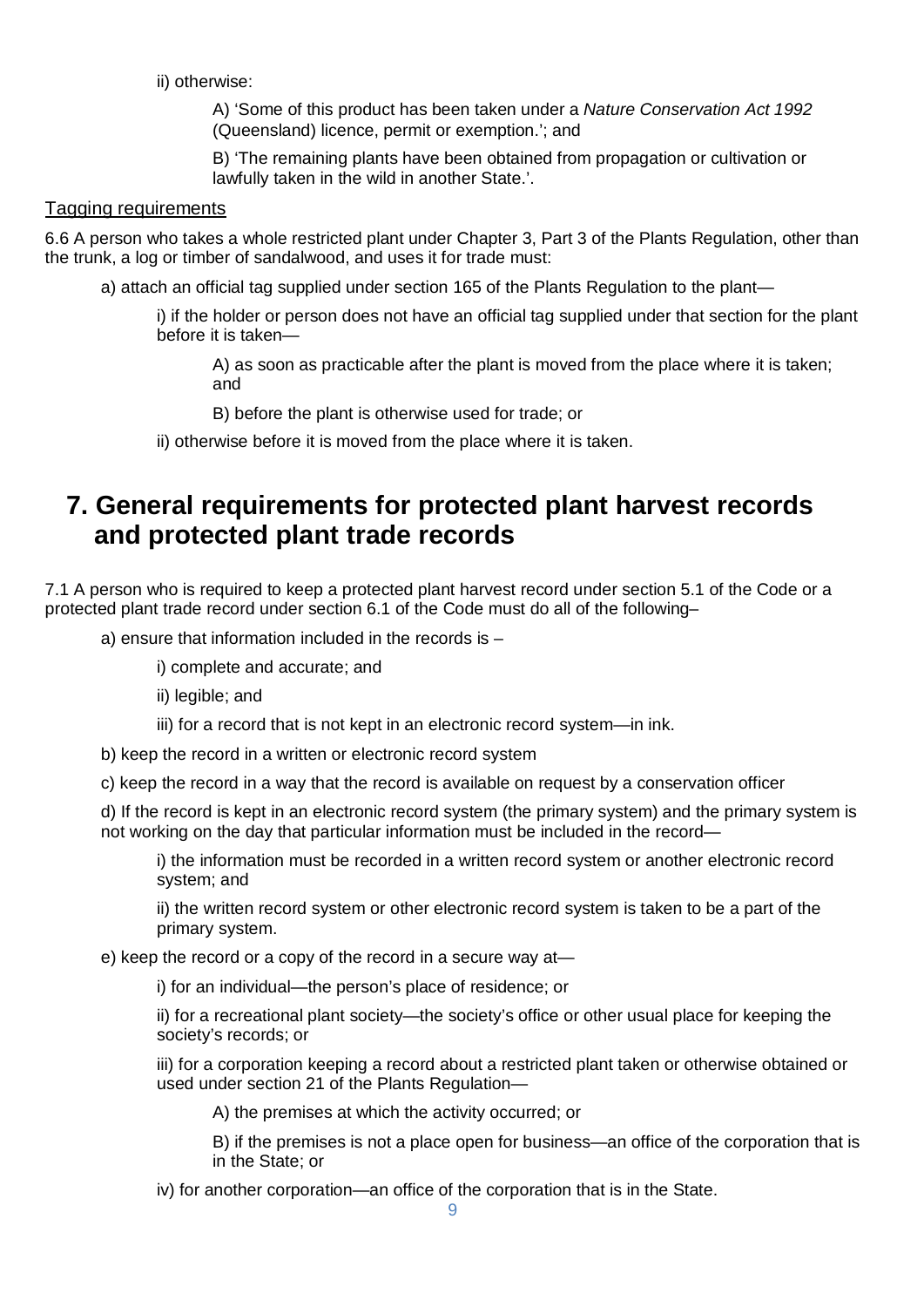f) keep the record or a copy of the record for at least five years after the activity to which the record relates was undertaken.

g) ensure the information required to be included by the Code is recorded within the following timeframes:

i) for information a conservation plan states must be included in the record—on the day stated in the conservation plan; or

ii) for other information—within 72 hours after the event to which the information relates happens.

### <span id="page-9-0"></span>**8. Additional record keeping requirements that apply to buying or selling a restricted plant**

8.1 A person who undertakes either of the following activities must keep a record:

a) buys or accepts a restricted plant under Chapter 3, Part 2 or 3 or the Plants Regulation

b) sells or gives away a restricted plant under sections Chapter 3, Part 2 or 3 of the Plants Regulation, unless the plant is not sold or given away in the course of a retail activity to a person for the person's their own personal use.

8.2 A record that is required to be kept under section 8.1 of the Code must be kept for five years after the person ceases to possess the plant.

8.3 A record that is required to be kept under section 8.1(a) of the Code for buying a restricted plant must include the following particulars—

a) the name and address of the person selling or giving away the plant (the seller);

b) the source of the identification used to verify the identity of the seller, including the particulars of the type of document produced by the seller and any identifying features of the document, including, for example, the number of the document;

c) if the seller obtains the plant under an exemption under section 21 or 31—details of the exemption identified by the seller.

8.4 A record that is required to be kept under section 8.1(b) of the Code for selling or giving away a restricted plant must include:

a) the name and address of the person to whom the plant is sold or given (the buyer);

b) the source of the identification used to verify the identity of the buyer, including the particulars of the type of document produced by the buyer and any identifying features of the document, including, for example, the number of the document;

c) if the buyer is a corporation—the name of the corporation;

d) if the buyer is a business or a person operating under a business or trading name—the name of the business or trading name.

### <span id="page-9-1"></span>**9. Requirement if a record is stolen, lost, destroyed or damaged**

9.1 A person who is required to keep a record under sections 5.1, 6.1 or 8.1 of the Code must, within 24 hours after becoming aware of the record's theft, loss, destruction or damage, give the chief executive a notice stating the record has been stolen, lost, destroyed or damaged.